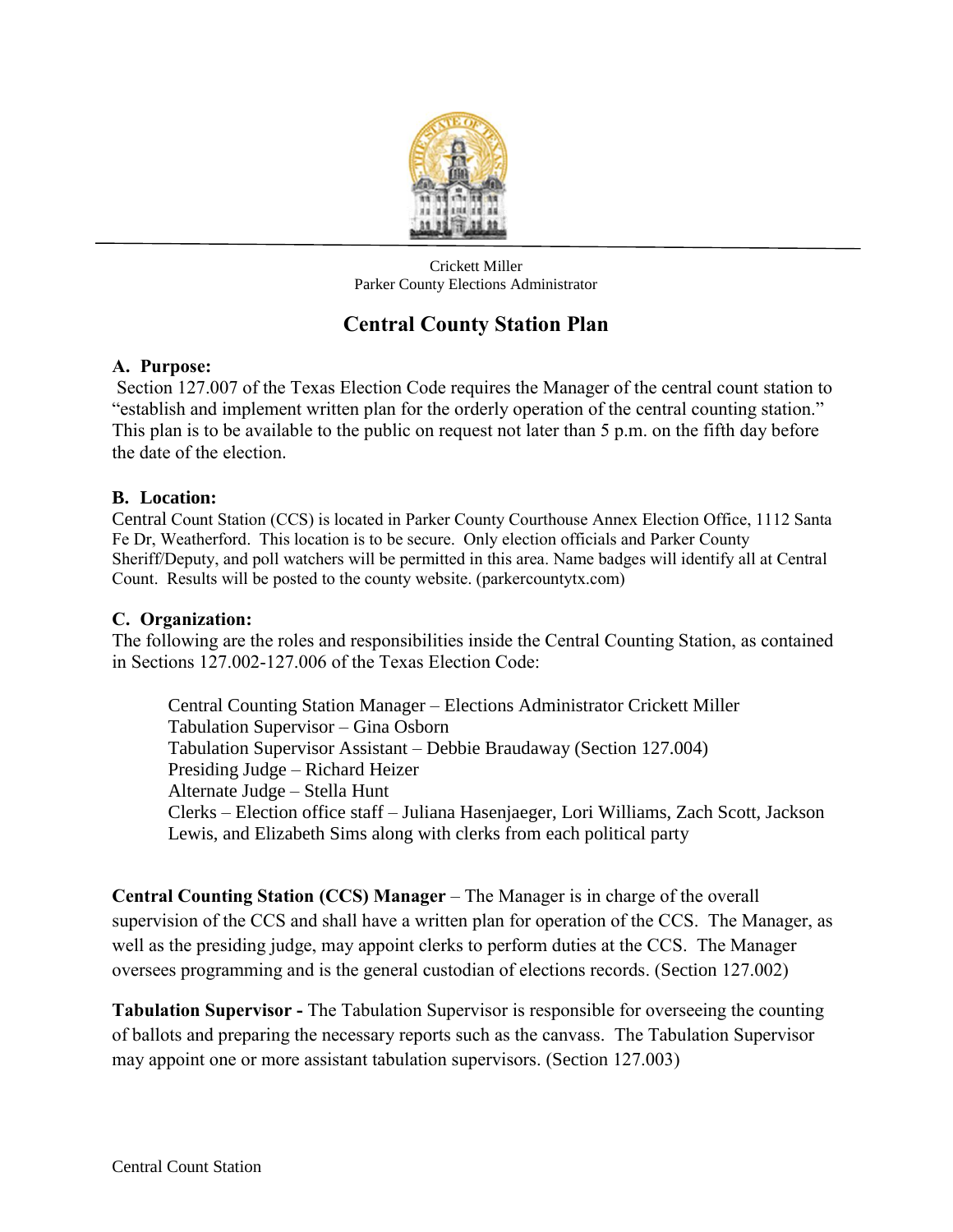**Assistant Tabulation Supervisor –** The assistant shall assist the tabulation supervisor in the operation of the automatic tabulating equipment and tabulation procedures as directed by the tabulation supervisor.

**Presiding Judge Appointed by party chair** – The presiding judge will maintain order at the CCS and administer oaths. If the central CCS determines the ballots will be duplicated or manually counted, then the clerks will duplicate or hand count the ballots, but the presiding judge will resolve any questions concerning voter intent on ballots. (Section 127.005)

**Alternate Judge – Appointed by party chair –** The alternate judge serves as the presiding judge in the presiding judge's absence. Otherwise, the alternate judge performs the duties assigned by the presiding judge. (Section 127.005(f))

**Clerks** – Perform tasks assigned. (Section 127.006)

*Note:* To be eligible to serve as a clerk a person must be a qualified voter of the county in which the CCS is located. The general custodian of election records, an employee of the custodian, or any other employee of a political subdivision is not ineligible to serve as a clerk under this section because the person is qualified voter of a county other than the county in which the CCS is located or because of the custodian's status as a candidate or officeholder. (Section 127.006(b))

A clerk appointed by the *Manager* serves under the *Manager* and shall perform the functions directed by the Manager. A clerk appointed by the *Presiding Judge* serves under the *Presiding Judge* and shall perform the functions directed by the Presiding Judge. (Section 127.006(c))

A clerk entitled to compensation at the same rate as a precinct election clerk, except that a clerk who serves for the entire time a counting station is in operation is entitled to a minimum compensation of three hours' pay regardless of the amount of time worked. (Section 127.006(d)) A judge at CCS is entitled to the same rate as a precinct election judge, except that a judge who serves for the entire time at CCS is in operation is entitled to a minimum compensation of five hours' pay regardless of the amount of time worked. (Section 127.005(d))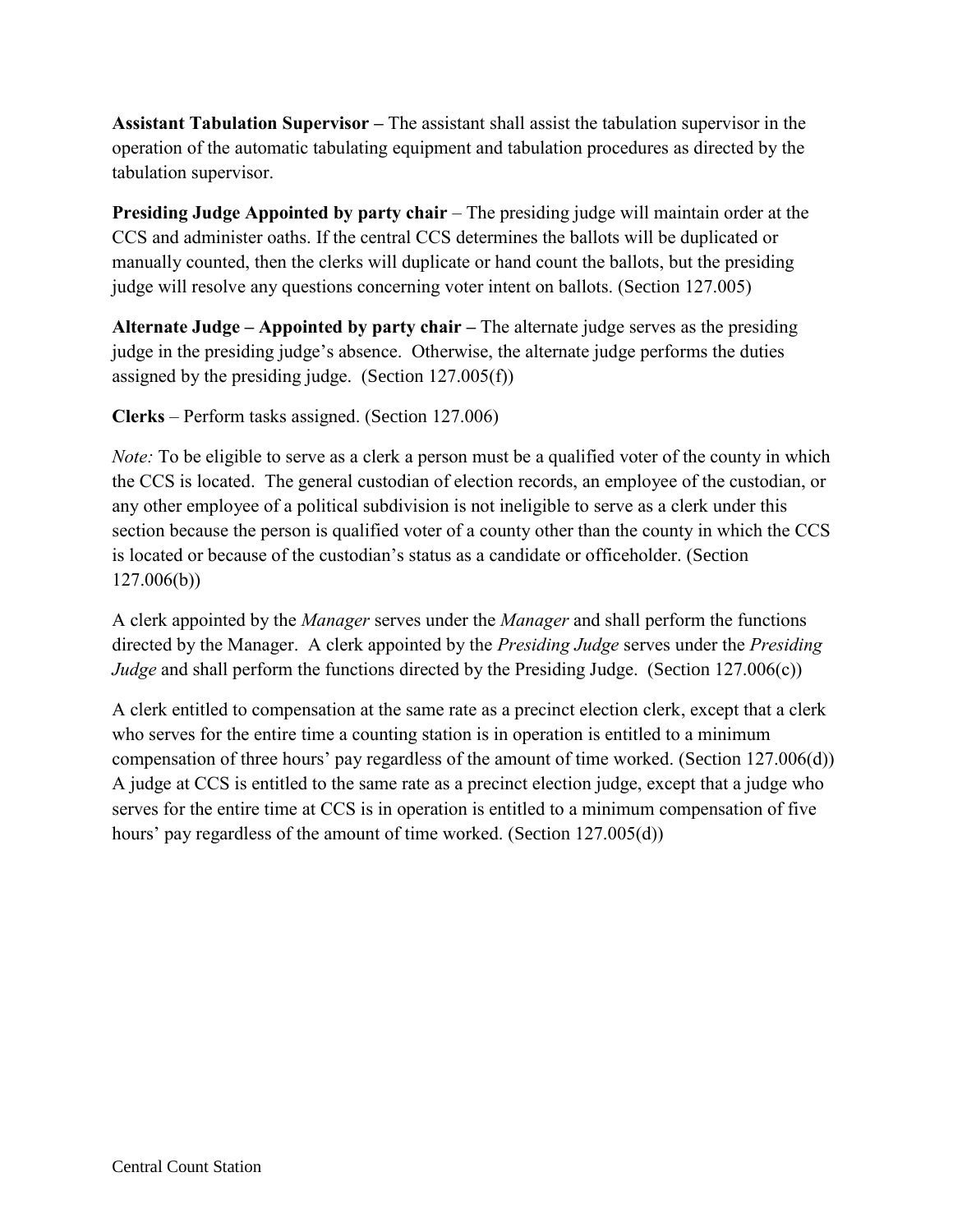## **D. Procedures for Convening the Central Counting Station:**

Section 87.0241 of the Texas Election Code dictates when an entity is permitted to count ballots.

The Central Counting Station may not begin the process to count early voting ballots until:

(1) The polls open on Election Day; or

(2) In an election conducted by an authority of a county with population of 100,000 or more or conducted jointly with such a county, the end of the period for early voting by personal appearance.

#### **E. Administration of Oaths:**

Section 127.0015 of the Texas Election Code prescribes a required oath for all CCS personnel. The administration of oaths must take place prior to those individuals commencing any of their duties at the CCS.

# For use in Primary Elections, General Elections for State and County Officers and Elections ordered by the Governor:

"I swear (or affirm) that I will objectively work to be sure every eligible voter's vote is accepted and counted, and that only the ballots of those voters who violated the Texas Election Code will be rejected. I will make every effort to correctly reflect the voter's intent when it can be clearly determined. I will not work alone when ballots are present and will work only in the presence of a member of a political party different from my own. I will faithfully perform my duty as an officer of the election and guard the purity of the election."

## For use in all Other Elections that do not contain Party Affiliation:

"I swear (or affirm) that I will objectively work to be sure every eligible voter's vote is accepted and counted, and that only the ballots of those voters who violated the Texas Election Code will be rejected. I will make every effort to correctly reflect the voter's intent when it can be clearly determined. I will not work alone when ballots are present. I will faithfully perform my duty as an officer of the election and guard the purity of the election."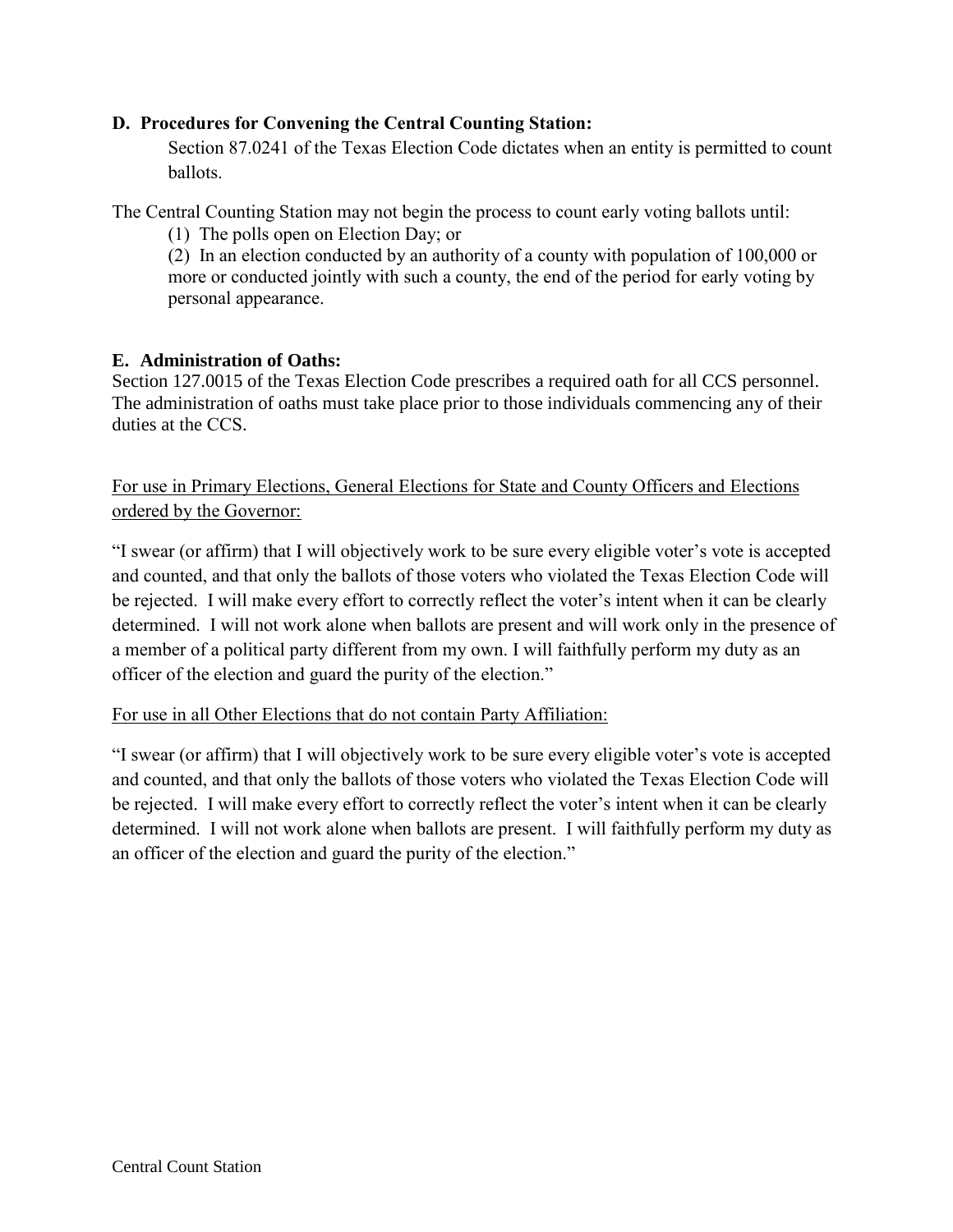#### **F. Meeting Time:**

The Central Count Station may not begin the process of counting ballots until: (a) the polls open on Election Day or (b) in an election conducted by an authority of a county with a population of 100,000 or more or conducted jointly with such a county, the end of the period for early voting by personal appearance. Prior to any duties taking place at the Central Count Station, the oaths are administered, and name badges distributed and worn. CCS workers will read this procedure manual and sign it.

No electronic devices and/or cell phones are allowed in the area while ballots are being processed for counting and no discussion of politics in central count. Devices must be turned off or secured outside of the room.

#### **G. Testing Procedures:**

The first Public Logic and Accuracy test will be conducted at least 48 hours prior to early voting starting, notice of test will be published in local newspaper.

Present at the time of testing: Central Count Station Manager, Tabulation Supervisor, Central Count Clerk(s), Presiding and Alternate Judge

All tests will be conducted at the Elections Office at 1112 Santa Fe Dr, Weatherford, TX 76086.

Second Logic & Accuracy test will take place before the counting of mail and early voting ballots (Section 127.097). Third Logic & Accuracy test will take place immediately after the tabulation of Election Day ballots (Section 127.908).

#### **H. Intake of Ballots, Electronic Media and Supplies:**

Section 129.051 and 129.52 of the Texas Election Code require the general custodian of election records to develop certain procedures related to inventory control and chain of custody of voting system equipment and electronic media associated with this equipment, providing for verification of equipment identifiers, verification of seals, and verification of chain of custody.

- 1. Election Judge, or their designee, brings paper ballots (in ballot transfer bags) and V-Drives (in Verity Scan) to Parker County Elections Office.
- 2. Intake personnel will verify location tags and verify the seals on the equipment are the same as the seal numbers of the Official Register of Seals and Chain of Custody form.
- 3. Parker County Central Count Station Election Staff and Presiding Judge verify seal numbers on Verity Scan and place original V-Drive in transfer bag to be transported to Tally Room.
- 4. The *Tabulation Supervisor* or *Assistant Tabulation Supervisor* will read all original V-Drives into the tabulation computer to tally the votes.
- 5. As the media is loaded into a central accumulator, the Presiding Judge, Central Count Station Manager or designee shall verify that the vote totals on the electronic media match the vote totals on the printed results tape.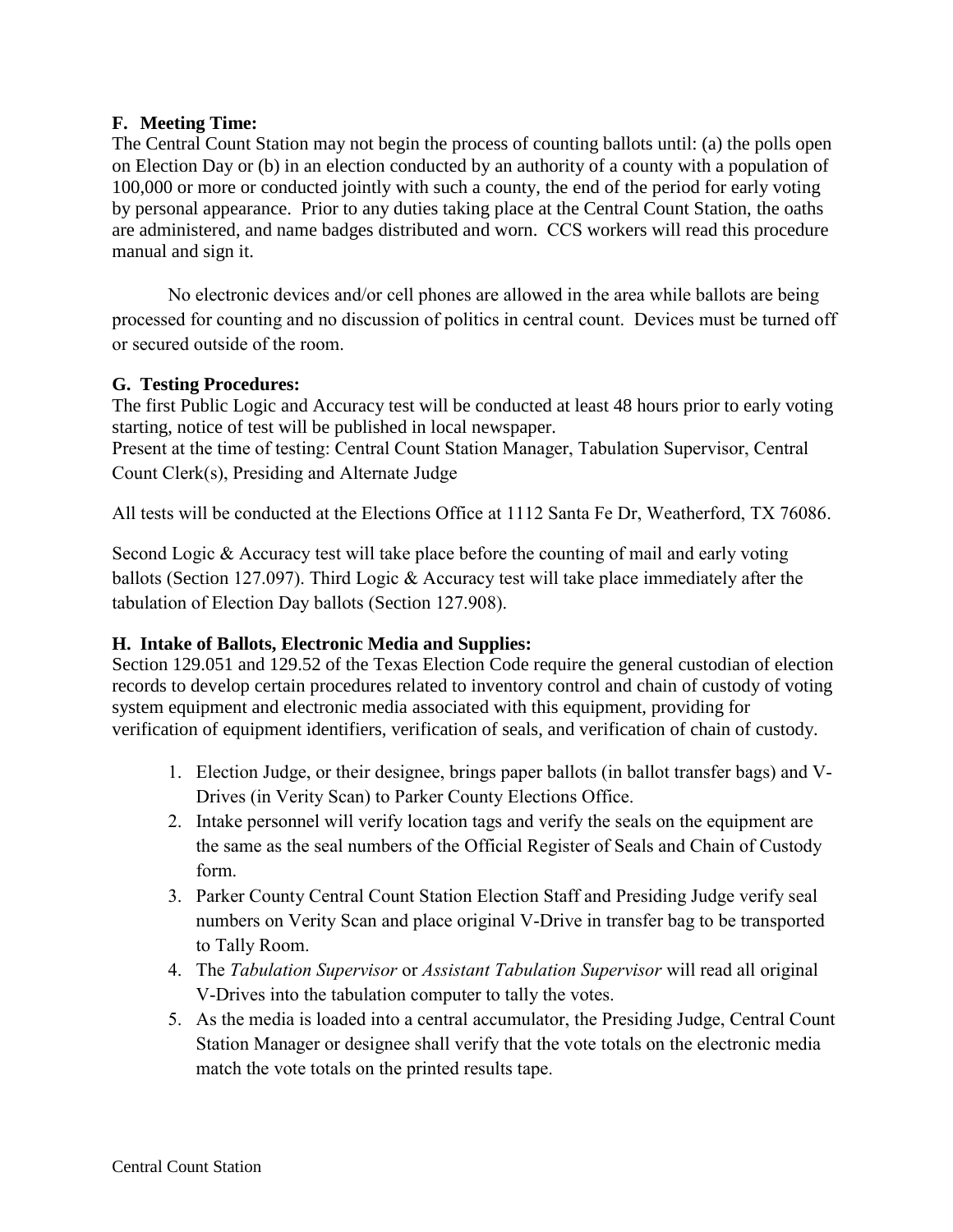6. After uploading all precinct result to the central accumulator system, the election official must verify and document that the central accumulator's total number of votes cast in an election matches the number of signatures on the poll pads. If there is a discrepancy, the presiding judge of the CCS in conjunction with the *CCS manager* shall determine if a further audit is necessary.

*Note: A person other than the tabulation supervisor or assistants to the tabulation supervisor may not operate the automatic tabulating equipment or handle the ballots that are automatically counted from the time the ballots are delivered to the tabulation supervisor for counting until the automatic counting is completed.* (Section 127.127)

#### **I. Duplication of Ballots:**

Certain ballots that are counted with the automatic tabulation equipment may have to be duplicated if the ballot is damaged or cannot be read with the equipment.

- 1. *Presiding judge* shall have clerks duplicate the ballots. Duplication team must record the serial number of the original ballot on the duplicate ballot and vice versa. Duplicate ballot must have "Duplicate" written on the ballot in red – do not write on the sides of the ballots, write the number and words in open white spaces. (Section 127.126 (e)) (3-person process caller, recorder and observer with at least two members of differing political parties.)
- 2. After duplication has occurred, the Central Count Manager may accept the ballots for processing. (Section 127.127)

#### **J. Resolving Voter Intent:**

At the direction of the *Presiding Judge,* Central Count Station *clerks* will resolve a voter's intent on the ballots as they are duplicated or manually counted, as applicable.

- 1. Ballots that are not damaged will be resolved in the Central Count System upon successfully capturing the image of the ballot.
- 2. Ballots that are damaged and cannot be scanned by the Central Count System will be duplicated. Prior to duplicating the ballot, the *Presiding Judge*, or an appointed count station clerks with members from different parties, will determine the manner in which the voter intent is deciphered. The duplicate ballot will then be created in the manner in which the *Presiding Judge* determines the voter intent was deciphered. (Section 65.009)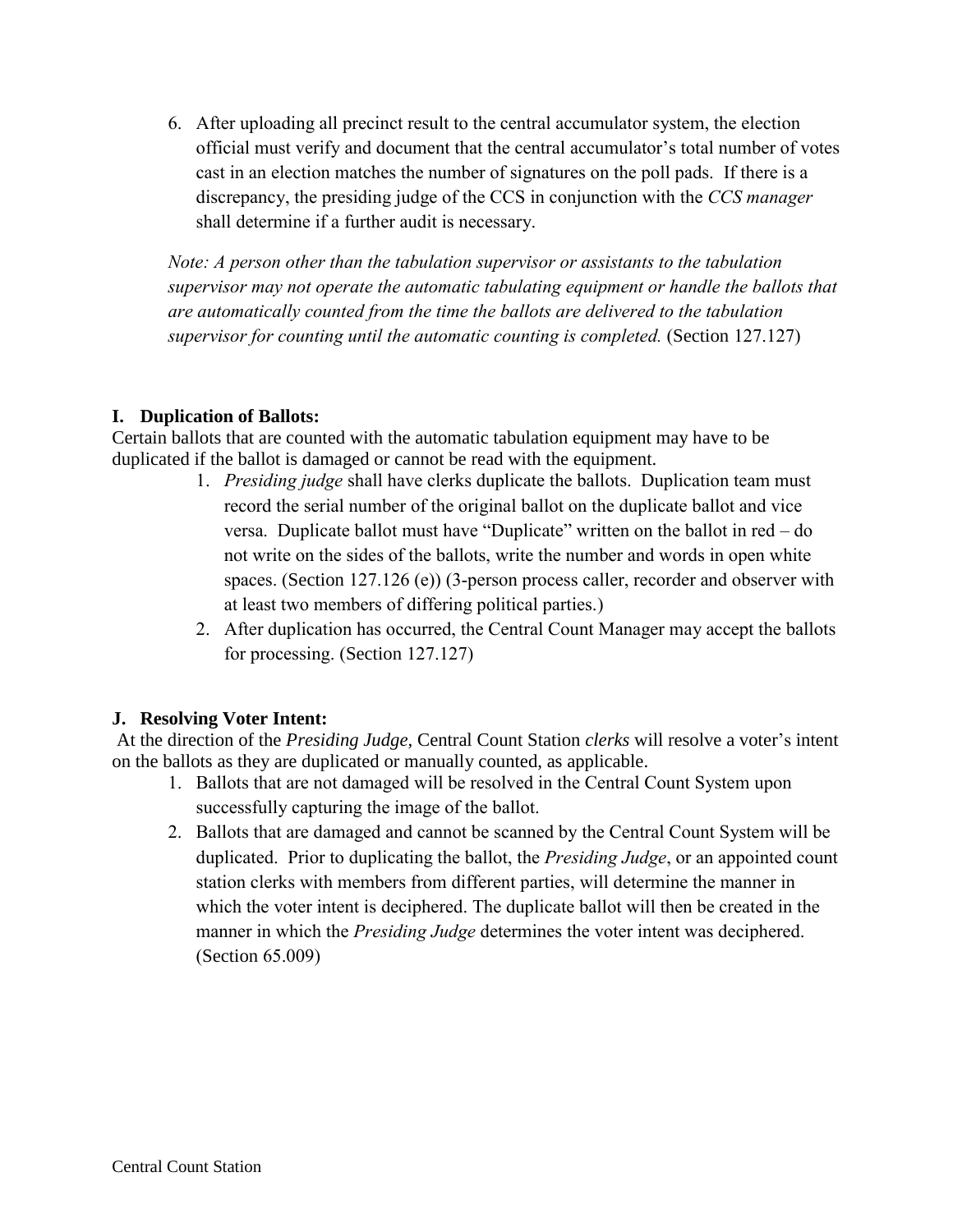## **K. Write-Ins:**

Write-ins will be sorted on Verity Count Reporting System after the V-Drives have been tabulated. The *Presiding and Alternate Judges* with any assistants if needed, will review any ballots with write-in selections. The *Presiding and Alternate Judge* will keep a manual tally sheet of the Write-In votes attributed to each certified write-in candidate and those that are not certified. The *Tabulation Supervisor* will attribute the write-in votes, as determined by the *Presiding Judge*. After all of the write-ins have been attributed, the *Presiding Judge* and *Tabulation Supervisor* will reconcile the Manually Tally counts with Verity Count Reporting System.

#### **L. Tabulation Procedures:**

- 1. The Verity Count system will be used to produce zero reports to illustrate that no preexiting votes exist on the official database.
- 2. The *Presiding Judge* will verify seals on ballot boxes with absentee ballots to Seal Log and Provisional Bags with Ballot & Seal Certificate. Provisionals will be given to office staff for processing.
- 3. The *Tabulation Supervisor* or *Assistant Tabulation Supervisor* will scan all unscanned ballots into Verity Central in batches relative to quantity and type (Early Voting, Absentee, Election Day, Limited, Provisional) as appropriate.
- 4. All scanned ballot will be review by the software which will identify any that need human review (under-votes, over-votes, damaged, etc.).
- 5. The V-Drive(s) will then be read into Verity Count for addition to the database.
- 6. The *Tabulation Supervisor* will confirm that the number of V-Drives read into the system is accurate.
- 7. On Election Day, Early Voting ballots, including absentees received up to that point, may be tabulated, but in no circumstance will results be released prior to 7:00 pm.

#### **M. Reconciliation:**

The process of comparing the number of voters listed as having voted and the number of ballots cast is done in three ways:

- 1. **Early Voting in Person** Compare the number of early voting check-ins from the poll pads to the number of ballots cast.
- 2. **Early Voting by Mail** Compare the number of ballots entered on the "Ballot Transmittal Form" from the early voting ballot board to the number of ballots counted. (Section 87.021, 87.1221)
- 3. **Election Day** Compare the number of voters on the poll pad, plus the Omissions List, to the total number of ballots cast. (Section 127.007(b))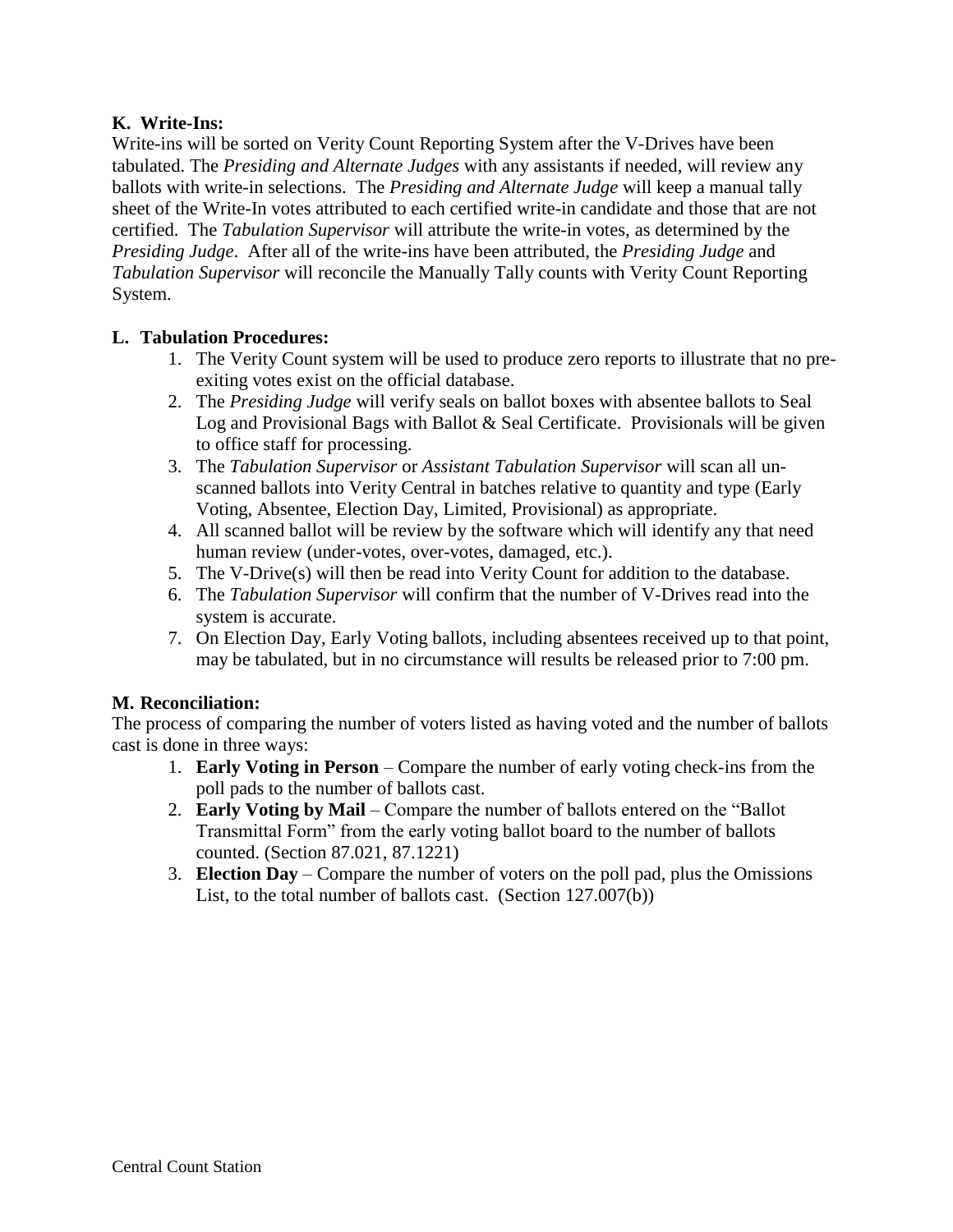#### **N. Printing of Precinct Returns and Election Totals:**

After the counting of ballots (or accumulation of vote totals) has occurred, the Tabulation Supervisor and Assistant Tabulation Supervisor of the Central Count Station are responsible for preparing the precinct election returns. The Presiding Judge is required to sign the precinct returns to certify their accuracy.

The printed "precinct by precinct" report that has been adjusted to include any hand counted ballots (if necessary) constitutes the certified precinct returns. (Section 127.131(e)).

The unofficial election results shall be released as soon as available after the polls close.

Unofficial election results will be released via Parker County's Election Night Results webpage, beginning no earlier than 7:00 pm. Election Day results will be released incrementally as processed through acceptance and tabulation until all results are in. (Section 121.1311)

#### **O. Reporting Results to the Secretary of State (SOS) (if applicable):**

For certain elections, including primary elections, the general election for state and county officers, and constitutional amendment elections, the SOS is required to tabulate the unofficial results statewide. (Section 68.001) This information can be reported to the SOS through their online portal.

> The *Assistant Tabulation Supervisor* will prepare reports with the requested totals for the Secretary of State and report to the SOS.

#### **P. Poll Watchers:**

Poll watchers are entitled to be present during the time the Central Count Station has convened for the "purpose of processing or preparing to process election results and until the election officers complete their duties at the station." (Section 33.055)

A watcher may not leave during voting hours on Election Day without the *Presiding Judge's* permission if the counting of ballots at the CCS has begun. (Section 33.055(b))

The poll watcher must deliver their certificate of appointment to the Presiding Judge of the Central Count Station and the Presiding Judge must countersign their certificate.

Poll watcher(s) are permitted to stand or sit to observe the counting activities. The Presiding Judge may dictate where poll watcher(s) may stand and/or sit in order to prevent interference with the duties of the Central Counting Station personnel while still being able to observe all activities.

All activities of poll watcher(s) shall comply with Sections 33.055, 33.056, 33.060 and the current *Poll Watcher's Guide* issued by the Secretary of State.